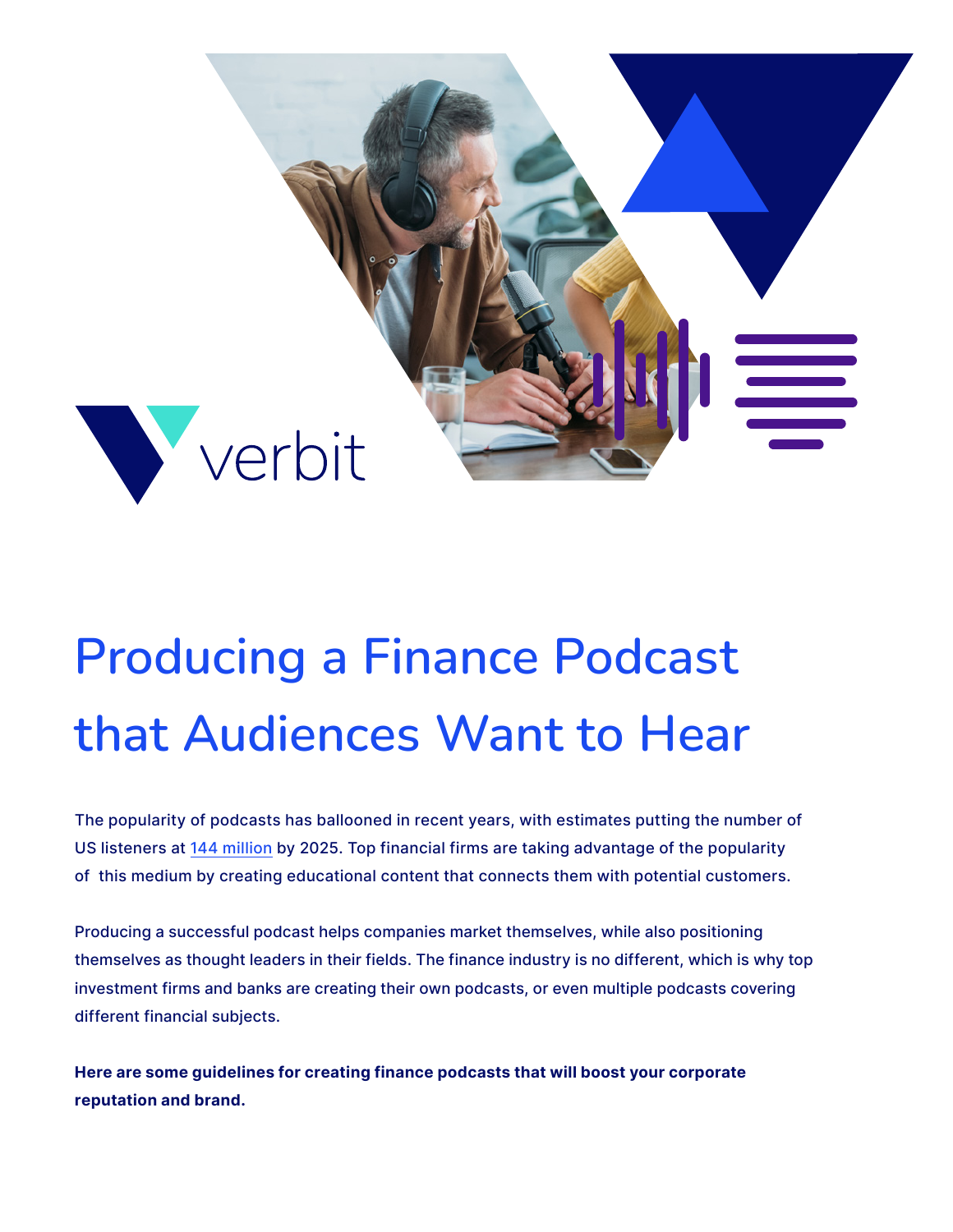## **Selecting the Right Focus for a Finance Podcast**

The most successful finance podcasts select topics geared toward a specific audience. For instance, JP Morgan's Women on the Move addresses topics aimed at improving financial equality and supporting women in the workplace.

Other top finance podcasts address audiences based on their interest in a particular topic, like mergers and acquisitions or real estate investing. Others direct their advice toward a specific age demographic, like Millennial Investing.

Naturally, larger investment firms like Goldman Sachs could cover wide-ranging subjects and won't want to pigeonhole themselves by focusing overly specific topics. This dilemma could be the reason that Goldman Sachs produces [three](https://verbit.ai/captioning-and-transcription-for-the-financial-industry/)  [separate podcasts.](https://verbit.ai/captioning-and-transcription-for-the-financial-industry/) Clearly, the global investment group finds plenty of material to cover in this medium.

### **Keeping Financial Topics Fresh**

Close to 75%1 of podcast listeners are tuning in to learn. However, even the most educational content won't gain a large audience unless it's engaging. There are several ways to keep generating exciting episodes to get an audience hooked.

**Cover timely issues** The news cycle is full of events that influence the stock market, home prices and other related issues. Taking a topic-of-themoment approach means that the day's headlines can fuel episodes that discuss the things people want to know about right now.

**Invite new perspectives** Some podcasts might focus on evergreen topics that people may listen to today or in three years. One way to avoid falling into a rut with this format is to invite guests to the show. Interviewing someone with a recognizable name has clear advantages and can help attract an audience. If getting finance celebrities into the room isn't possible, finding people who work for recognizable brands can also offer advantages.



**Take calls from the audience** Some financial podcasts might focus on issues that impact everyday people, not just those who work in financerelated fields or have some level of expertise. Taking calls from audience members, looking at specific challenges people face, and ways to address them is a tried and true format that can prevent podcasts from growing stale.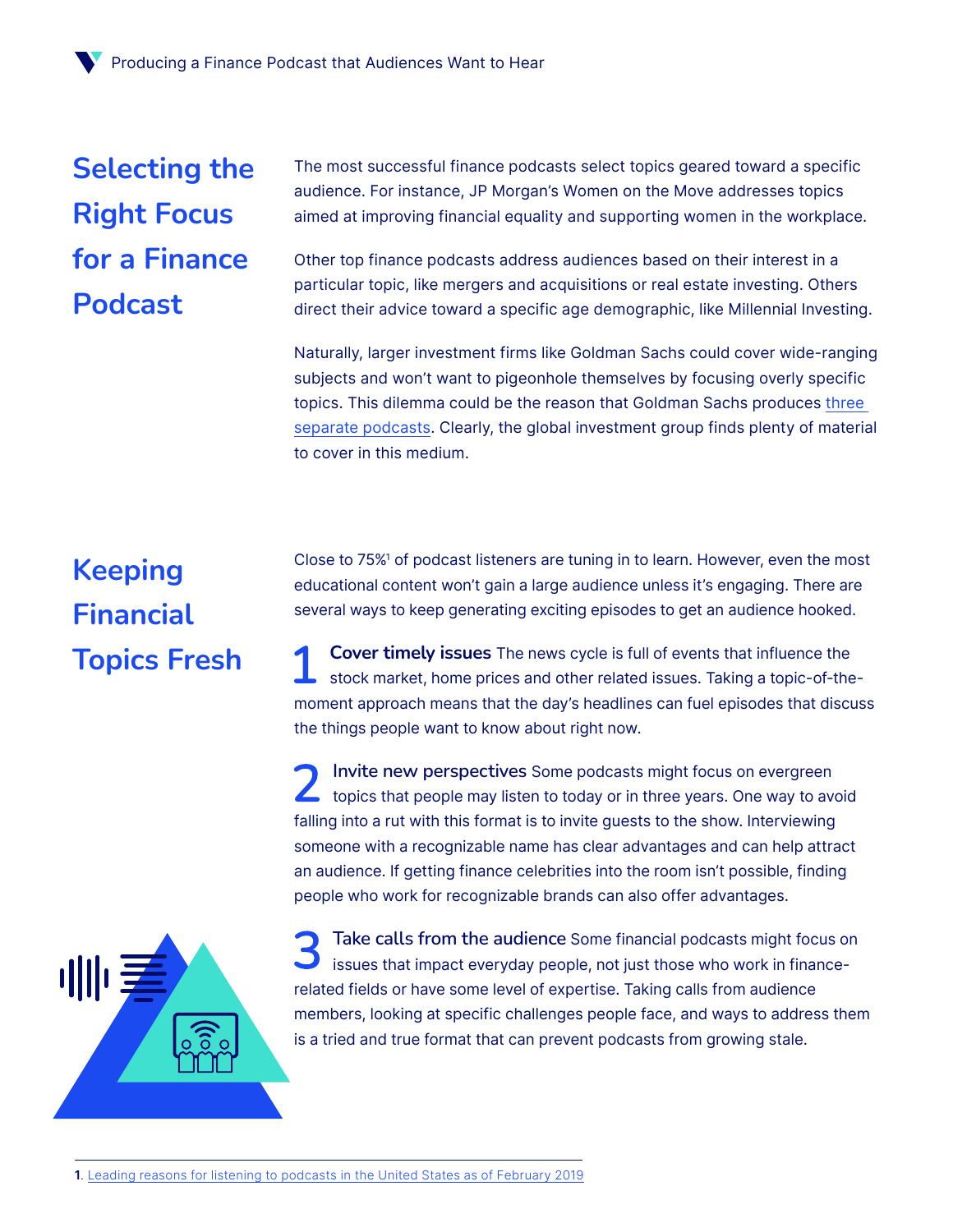

Remember that these formats aren't mutually exclusive. In So Money, personal finance expert Farnoosh Torabi tackles ongoing topics like paying off school loans and issues of the moment like how geopolitical events will impact financial security. Torabi also interviews authors, journalists, business owners, and other experts to get their take on financial subjects. Each Friday, she invites finance questions from her listeners and offers advice that applies to average investors or individuals facing everyday financial struggles. Using all three tactics, Torabi created one of the world's most popular finance podcasts.

**Getting Attention and Growing Your Audience**

Even the best finance podcasts won't provide benefits if people don't listen. Growing a following on iTunes is critical. Around 70%2 of podcast listening happens on this platform. Although it can be challenging to gain traction, there are a few ways to jump-start a podcast and find interested listeners.

### **Lean heavily into social media**

Posting on every social media outlet the company uses and posting multiple times for each episode can help the podcast get attention. Leveraging Twitter, Facebook, Instagram, LinkedIn or another platform the business uses to post snippets, quotes or promotions can help get the word out and garner interest.

#### **Lean into guests' social media too**

If the podcast hosts guests who have large followings, getting those people to post about the podcast episode on which they'll be appearing will also offer benefits.

#### **Say "yes" to interviews on other podcasts**

When a host appears on a partner's podcast, they have an opportunity to plug their own show in front of another audience.

Getting people to turn on a podcast is the first step, but those potential audience members must have the tools they need to consume the podcast. Without suitable accommodations, producers risk alienating people and stymying their growth.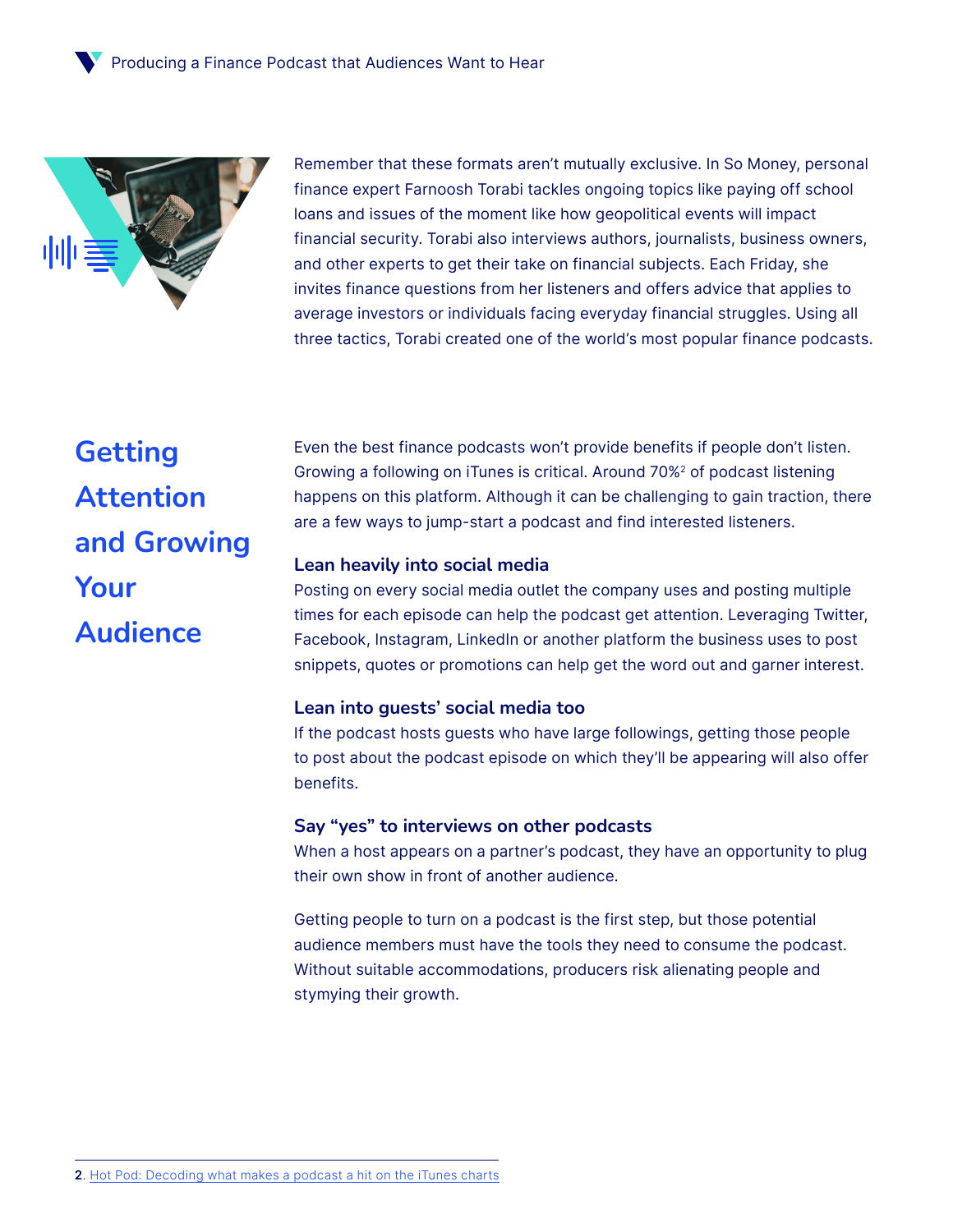## **Making Your Finance Podcast Accessible**

Podcasts are primarily an audio medium, but that format doesn't work for everyone. Not all "listeners" are "listening."

Offering a podcast transcript is critical because it accommodates audience members who are Deaf and hard of hearing and provides another format for people who prefer to consume content by reading rather than listening. Professional captioning and transcription services like Verbit offer efficient solutions for financial firms, including accurate transcripts that [improve](https://verbit.ai/improve-seo-verbit-transcription-captioning/)  [search engine optimization](https://verbit.ai/improve-seo-verbit-transcription-captioning/) (SEO).

Also, a recent lawsuit against SiriusXM3 for failing to caption or transcribe podcasts highlights the importance of providing accessibility services. Ensuring a user-friendly, accessible experience is just one of many podcast best practices.

# **Posting Finance Podcast Videos on YouTube**

In some cases, posting a video of the podcast may involve footage of the host and speakers talking, allowing the audience to feel more connected. However, even posting a video that includes a backdrop or static images and the audio is beneficial.

The Investor's Podcast Network channel on YouTube4, which has close to 80K subscribers, showcases the potential of using this platform to promote podcasts, even with simple backdrop imagery. The channel includes the widely popular podcast We Study Billionaires as well as several other big names in the finance podcast realm, such as Bitcoin Fundamentals and Real Estate 101.

In fact, because YouTube is the second most-used search engine after Google, the amount of traffic on the site means that posting there can potentially attract audience members who wouldn't have otherwise found the podcast. Also, posting on YouTube with captions means that people who are Deaf and hard of hearing have a chance to follow along.



Finally, using YouTube can boost SEO. Google can use captions to identify search terms, which means videos of podcasts with captions can serve a similar purpose to written content, and the producing company gets more results from their efforts.

**4**. [The Investor's Podcast Network](https://www.youtube.com/channel/UCPbMnGLeHscshhD7PAEnvbw)

**<sup>3</sup>**. [SiriusXM sued for failing to provide podcast transcripts for Deaf users](https://www.theverge.com/2021/12/14/22834002/siriusxm-lawsuit-transcripts-deaf-users-ada-pandora-stitcher-podcast)